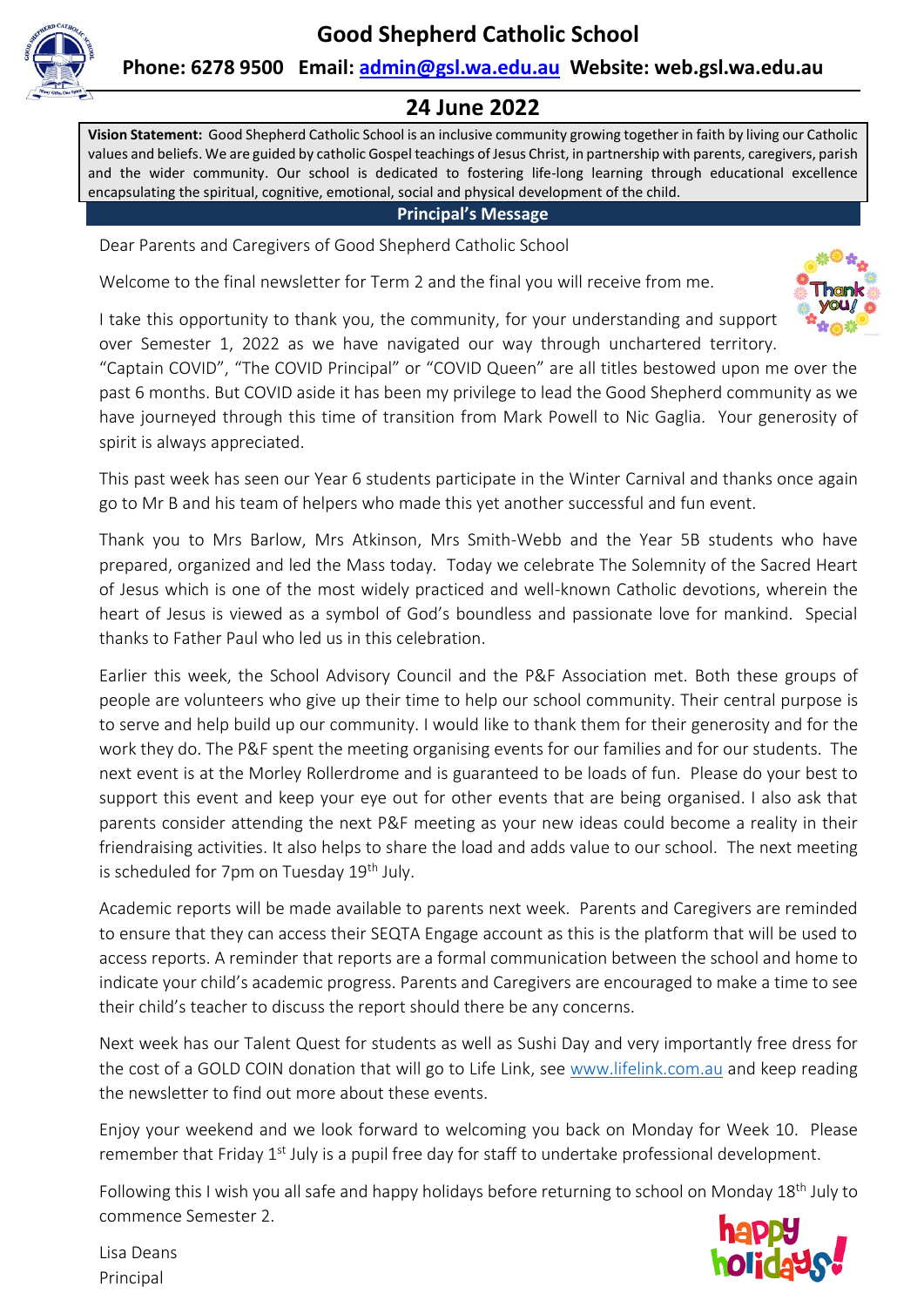# **School Values**



Our Catholic Values underpin all of our 6 school values. This year our School is focusing on our school value…



# *Respect*

We value ourselves, our faith, others, their property and the environment.

|                   |                                                                                             | <b>Faction Points</b>                                                                                                                     |                   |  |
|-------------------|---------------------------------------------------------------------------------------------|-------------------------------------------------------------------------------------------------------------------------------------------|-------------------|--|
|                   | <b>Francis House:</b><br><b>Noonan House:</b><br><b>Maali House:</b><br><b>Foley House:</b> | 400<br>418<br>361<br>342                                                                                                                  |                   |  |
| <b>Birthday's</b> |                                                                                             |                                                                                                                                           |                   |  |
|                   |                                                                                             | The following celebrated a birthday recently.<br>We wish them a very HAPPY BIRTHDAY!<br>These will be acknowledged at our Monday assembly |                   |  |
| David Vidovich KB |                                                                                             | Harry Le KW                                                                                                                               | Ariana Davies 1W  |  |
| Manson Fisher KW  |                                                                                             | Mia Phan 2B                                                                                                                               | Amelia Jansen PPB |  |
| Johan Jose PPB    |                                                                                             | Emily Woolcott 2B                                                                                                                         | Abigail Laing PPB |  |
| Wilson Nguyen 1B  |                                                                                             | Derrick Tran PPW                                                                                                                          | Jayden Frane 3W   |  |
| Elijah McGrath 6B |                                                                                             | Mrs Mellican                                                                                                                              |                   |  |

# **Term Dates 2022**



Term 2 Tuesday 26<sup>th</sup> April – Thursday 30<sup>th</sup> June Term 3 Monday 18<sup>th</sup> July – Thursday 22<sup>nd</sup> September Term 4 Monday 10<sup>th</sup> October – Friday 9<sup>th</sup> December

 *Pupil Free Days ' June (WA Day) & Friday 1<sup>st</sup> July Monday 15<sup>th</sup> August Monday* 7<sup>th</sup> November

# **Important Dates to Remember**

## *Subject to change, based on Covid-19 advice*

Sushi Day 29<sup>th</sup> June Lifelink Day 29<sup>th</sup> June Talent Quest  $29^{\text{th}}$  June<br>End of Term 2  $30^{\text{th}}$  June End of Term 2



# **Music Scholarship Recipient**

Congratulations to Mikelti Addo in 6W on receiving a place in the Gifted and Talented music program at Churchlands Senior High School. Churchlands SHS has one of the top music programs in the state. This is a huge achievement and the whole

school community would like to wish him the best for next year.

| Congrapulations |
|-----------------|
|-----------------|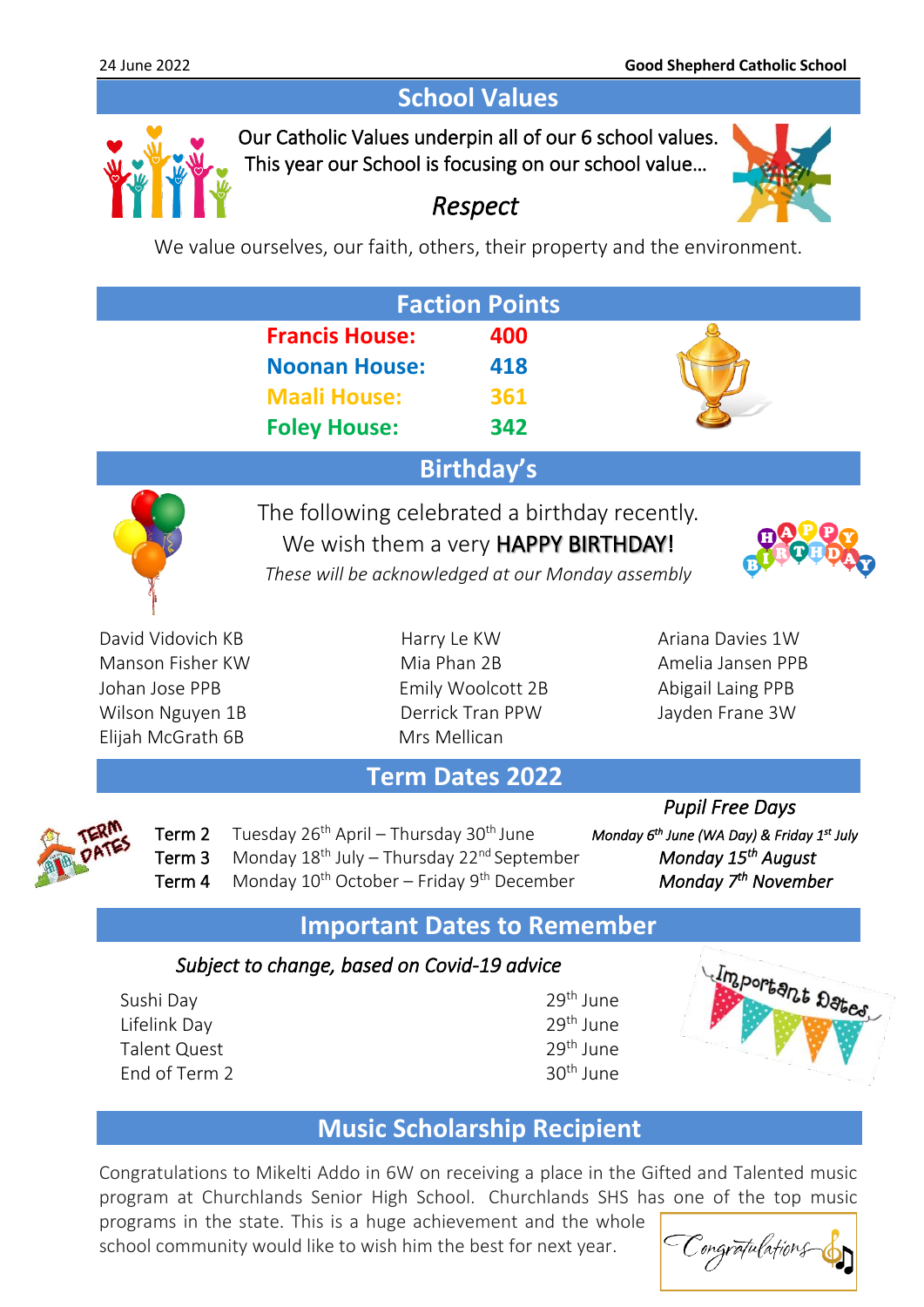# **Reporting 2022 – SEQTA Engage**

Semester One Reports for Pre-Primary to Year 6 are administered online through SEQTA Engage. To log into your account go to [https://gsl.coneqt](https://gsl.coneqt-p.cathednet.wa.edu.au/)[p.cathednet.wa.edu.au/](https://gsl.coneqt-p.cathednet.wa.edu.au/) and enter your username and password. Our Good Shepherd home page will appear and any existing reports can be found in the 'Reports' Tab.

Semester One Reports will be released on Monday of Week 10. Parents will receive notification when the Reports are released and can be viewed through SEQTA Engage. We strongly encourage parents to save an electronic copy of their child's report or print hard copies. Teachers will be available for Parent Interviews in Week 10 to discuss reports if required. This year the Kindy Semester One Overview will also be made available through SEQTA for parents to view.

# **LifeLink Day**

Good Shepherd will celebrate LifeLink day on Wednesday 29<sup>th</sup> June. The children and staff can leave their uniform at home and dress in their favourite clothes. We encourage the children to bring in gold coin donations. We will try our best to spell out a special word or shape using the coins donated on the basketball courts and send take a photo using our new drone to share with the community.

## Why we celebrate LifeLink Day

- To promote understanding of the Church's response to people in need within the community;
- To instil in Catholic students attending Archdiocesan Schools, a sense of responsibility for caring for those less fortunate;
- To provide education and information of the work the LifeLink social service agencies, which help many thousands of Western Australiansin need each year.
- To encourage a "practical demonstration of Faith" by asking students, teachers and schools to organise a special fundraising event for LifeLink Day, with the proceeds aiding people in real need within the community.

# **Eco Warriors – Sustainability**

## Plastic Free July

Plastic Free July was developed in 2011 to raise awareness of the amount of plastic in our lives by encouraging people to eliminate the use of single use plastic during July each year.

Can you live without single use plastic for the whole month of July? At Good Shepherd, we will be educating the students on alternatives to single use plastic, to refuse single use plastic such as plastic straws and we will learn how to pack a waste free lunch.

Why not take the "choose to refuse" single use plastic challenge? If you would like to join the challenge, please see the link below: <https://www.plasticfreejuly.org/>

## Trash Free Tuesday

While every day should be trash free, Tuesdays at Good Shepherd are special days where we focus on reducing our waste from our school lunches. Please see chart below for more information.



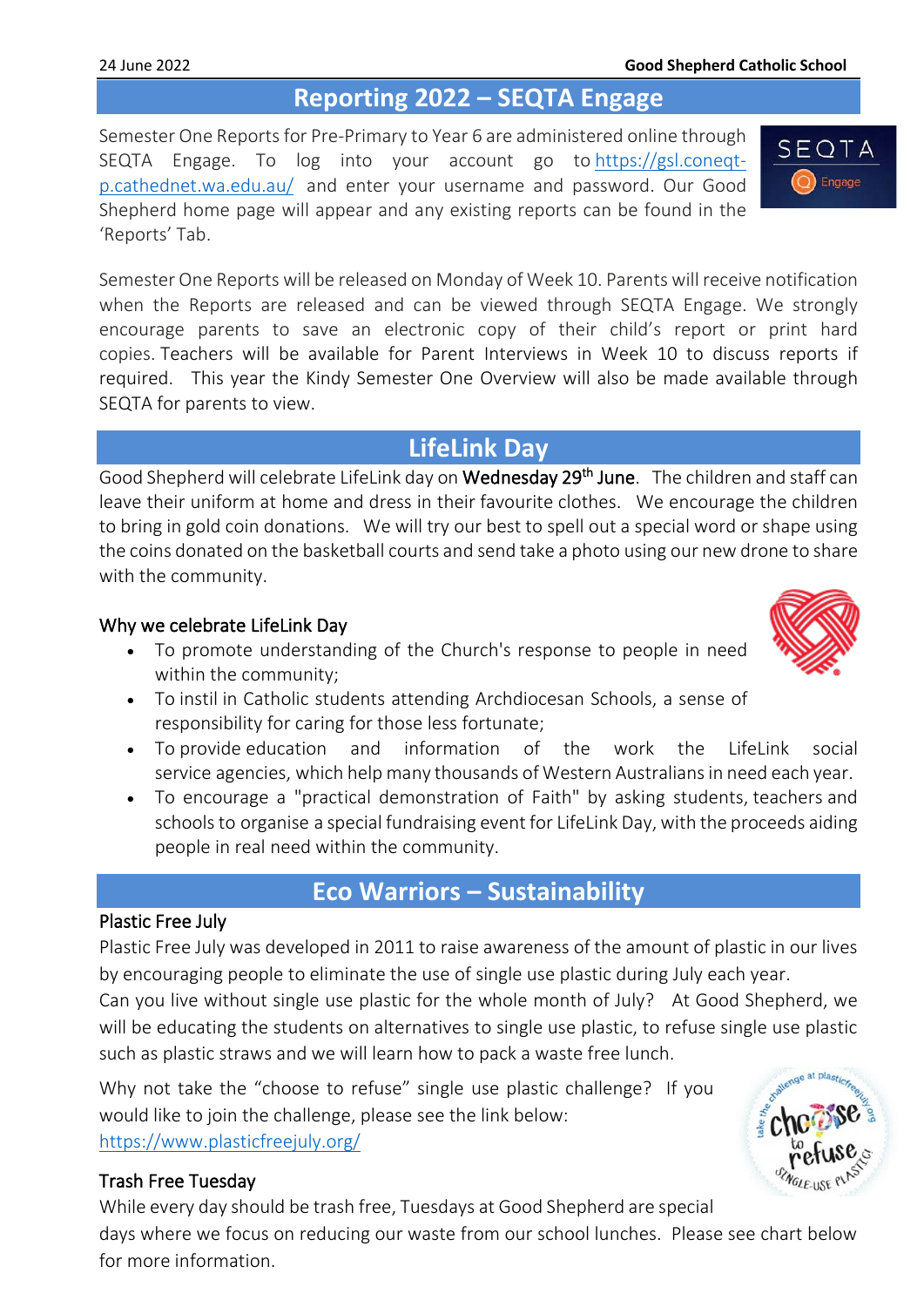## **Library News – Book Week 2022**

Our Wonderful Good Shepherd Dress Up Day for Book Week will be celebrated on

## WEDNESDAY 24<sup>th</sup> AUGUST WEEK 6 TERM 3

- Please save this date and let our beautiful students know about this wonderful event celebrating reading and dressing up in their favourite book character. Also please let students know there is no need to hire costumes. We love the handmade costumes!!!
- Also please register your students for the Premier's Reading Challenge. We have over 200 excited students registered who have a chance to win a wonderful prize each week. If you are having trouble registering, let me know and I can add your children. Kindy to Year 6 are all welcome to register. <https://www.premiersreadingchallenge.wa.edu.au/students> *When you register, please use the tab: Good Shepherd Catholic School Not the "Primary"* tab. There are WA Tourism prizes drawn every Friday and the main prize drawn on September  $9<sup>th</sup>$ . This is when the challenge ends.
- Students need to log in their books and have read at least 12 books to be in the major draw. Books include take home readers, library books, audio books, Local Library books and even books being read to your child by yourself or by me during Storytime that is held every Tuesday morning in the library 8.15am. Please join me every Tuesday morning in the library to listen to our latest and wonderful picture and chapter books.

What a wonderful build up to Book Week to excite the students and promote positive relationships to reading. If you have any queries, please come and see me Helen Tomazin in the library. Thank you, Helen Tomazin



# **Premier's Reading Challenge**

### Join the adventure!

We encourage you to join us in unlocking the wonderful world of reading for your children. Help them to join the Premier's Reading Challenge. Will they fly above the clouds, dive into the ocean, or jump into a rocket ship? All students from Kindergarten to Year 6 are challenged to read 12 books by 9 September 2022.



You can help your children sign up via the website, choose their own avatar and log all the books they read over the course of the Challenge. Weekly prizes will be awarded to students who log a book that week, with major prizes drawn when the challenge ends.

Books don't have to be in English – children are encouraged to read books in their first language. There are extraordinary tourism prizes to be won each week. [Sign up](https://www.premiersreadingchallenge.wa.edu.au/) your children on the website to begin their magical journey.

## When signing up, please use the tab "Good Shepherd Catholic School"

If you have any queries, please come and see Mrs Tomazin in the library.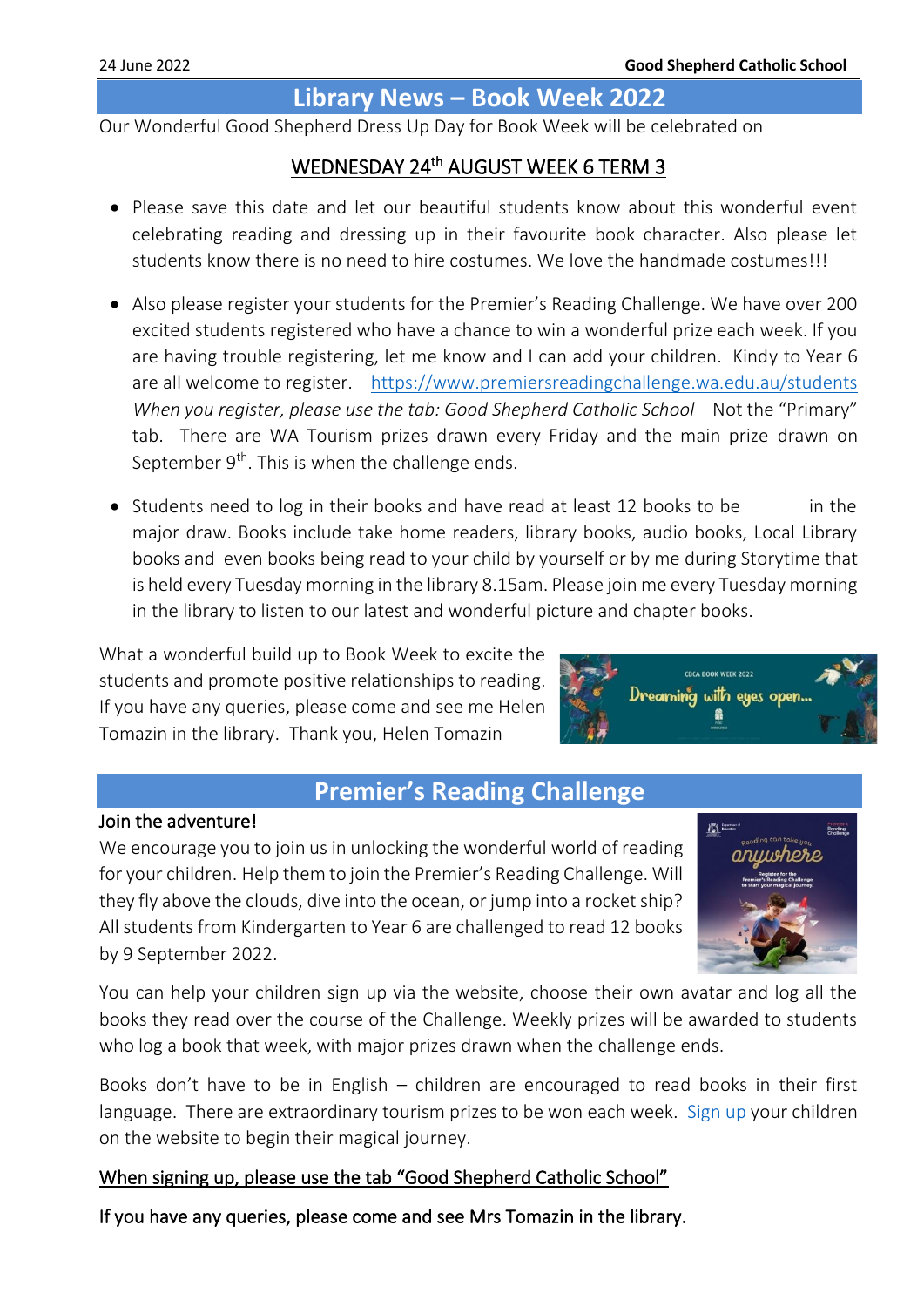# **Message from Year 6 Senior Leaders**

Hello everyone, we hope you've had a delightful and wonderful week! We would like to congratulate the year 6's for participating in the winter sport's carnival. The year 6 children could choose from 3 sports which included soccer, football, and netball. They had an amazing time and lots of fun. Congratulations to 5B for their wonderful mass on Friday.

Just a reminder on the 29<sup>th</sup> of June which is next Wednesday is the Talent Quest and LifeLink

Day. Everyone is allowed to participate, from Kindy all the way to year 6. Here's a funny joke- What did the ocean say to the shore? Nothing… It just waved!

We hope you have a marvellous and fantastic weekend! Your Term 2 School Leaders.

# **COVID-19: Talking to your children**

You will find a lot of information in the media about COVID-19 which may create concern about how your child is managing, what they know and what they think. This website provides a lot of information for families to assist with conversations with your children : [COVID-19 & Australian children | Raising Children Network](https://raisingchildren.net.au/guides/a-z-health-reference/coronavirus-and-children-in-australia#talking-with-children-about-covid-19-nav-title)

# **Facebook Page**

Good Shepherd Lockridge has its own Facebook Page. Please like our page and follow us as we begin to use this social forum to update you on information and current events happening within our wonderful school. Search @GoodShepherdLockridge

**Uniform Shop**

The following items are out of stock at the uniform shop:

Rugby shorts - Size 2

Jumpers - Size2 and 6

As soon as we receive stock a message will be sent to families via sms or newsletter.

Please also note that in addition to the above items ZIP JACKETS of all sizes are out of stock and will not be available in the near future.

Children in PrePrimary to Year 6 are allowed to wear Jumpers instead of the Jackets



| <b>Uniform Shop Trading Hours</b> |                      |  |  |
|-----------------------------------|----------------------|--|--|
| Tuesday                           | $  8:15$ am – 9:15am |  |  |
| Friday                            | $2:15$ pm – 3:15pm   |  |  |

<http://web.gsl.wa.edu.au/stewardship/school-uniform/>

**Canteen**

Please note: there is NO special cheeseburger lunch day in the near future as there are supply issues for these items. Any updates for special lunch days will be advertised in the newsletter.

Recess orders will be accepted from all students in Kindy to Year 6. We ask parents to write their order on an envelope and place the correct money to avoid handling change. The Canteen Menu is available on our Website: <https://www.gsl.wa.edu.au/canteen/>





Like us on

facebook



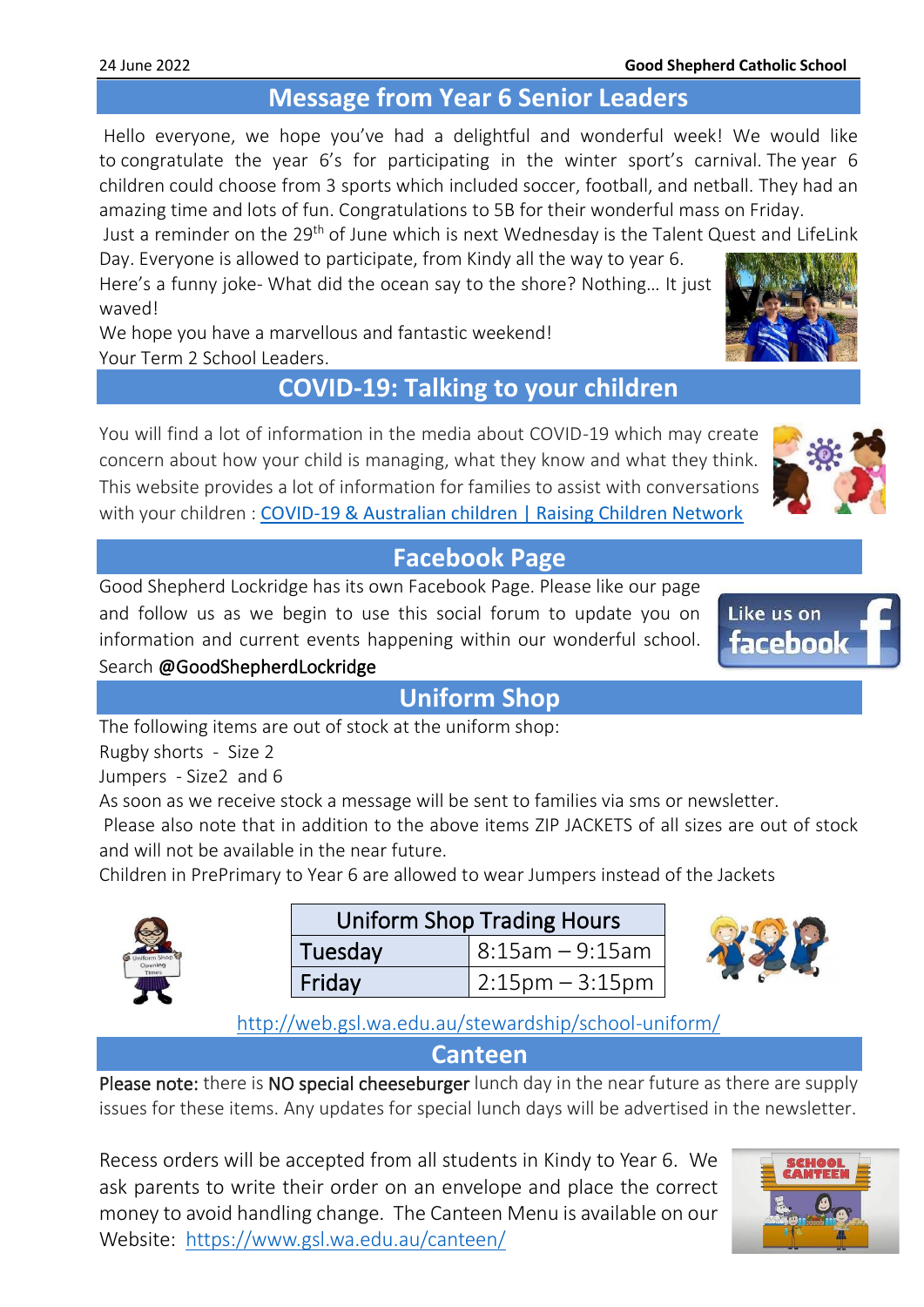# **P&F Page**

### Ι **ROLLERDROME**

## *It's not too late to get your skates on!*

### Morley Rollerdrome at 3.30pm today!

- *When:* Today! 3.30pm-5pm
- *Where:* Morley Rollerdrome,
	- 95 Catherine Street, Morley
- Cost: \$12 per student, inc. skate hire (with 50% going back to the P&F)

Parent supervision required. There will also be a cake stall available for you to purchase some yummy treats  $\mathcal{S}$  by and  $\mathcal{S}$  by and  $\mathcal{S}$ 



### help support the school! **THANKYOU**

Thank you to the families who supported the Rollerdrome fundraiser, it was great to see so many families. Big thanks to Sara for organizing and running the cake stall, which we couldn't have done without the donations from our Good Shepherd School Community.

## **HOLIDAYS**

Holidays are only a week away! As there is no newsletter next week, the P&F would like to wish our families are safe and happy break! We look forward to sharing some of our  $\text{great}$ 



## **CONTACT US**

What does one volcano say to another volcano?



Holly Vecchio (President) 0424529329 Sara Andacic (Vice President) 0407699746



gsl.pnf@gmail.com



Good Shepherd Catholic School P&F Page